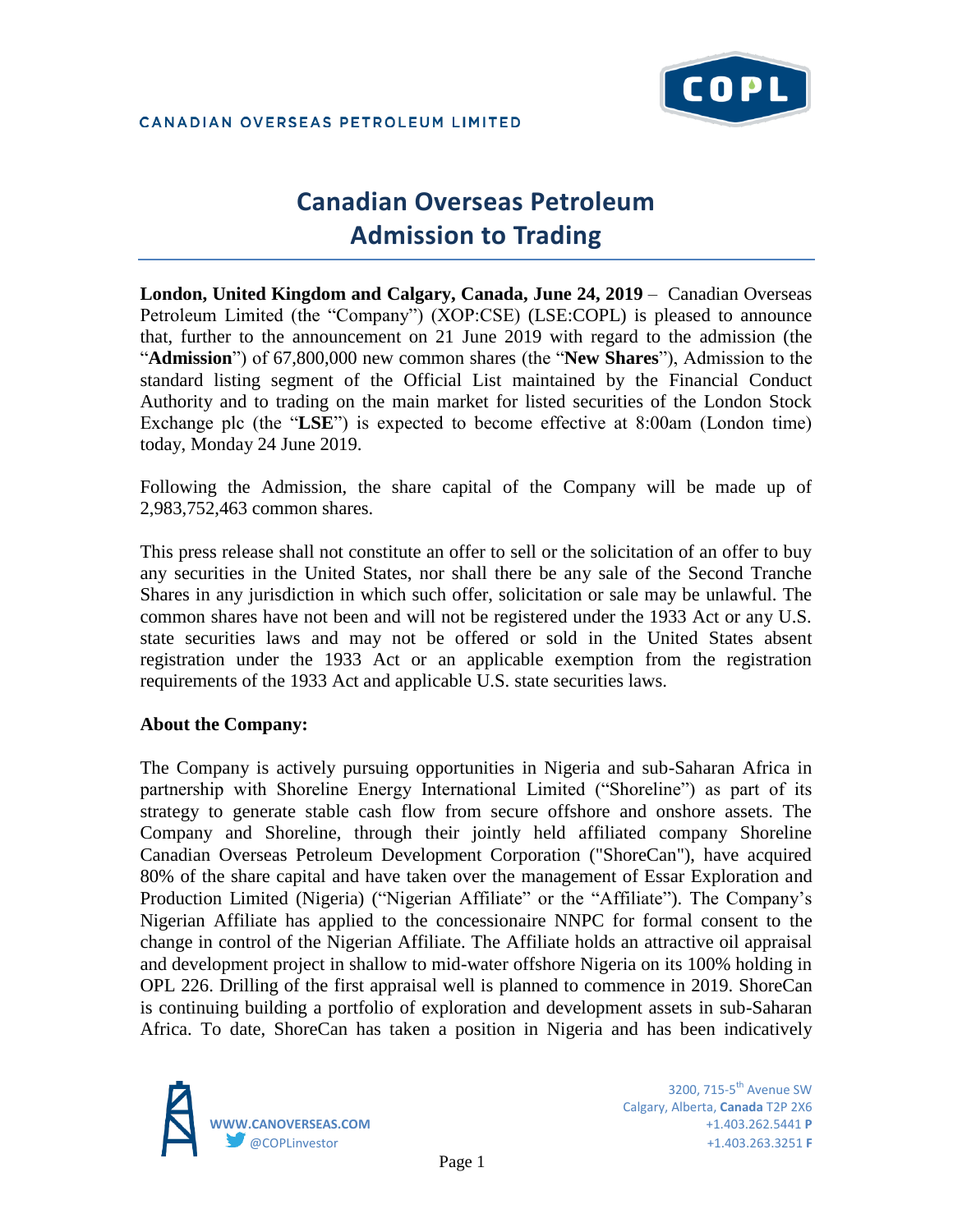awarded an exploration license onshore Mozambique in the  $5<sup>th</sup>$  Licensing Round adjacent to the producing Pande-Temane Gas and light oil field complex.

The Common Shares are listed under the symbol "XOP" on the CSE and under the symbol "COPL" on the London Stock Exchange.

# **For further information, please contact:**

#### **Mr. Arthur Millholland, President & CEO**

Canadian Overseas Petroleum Limited Tel: + 1 (403) 262 5441

# **Cathy Hume**

CHF Investor Relations Tel: +1 (416) 868 1079 ext. 231 Email: cathy@chfir.com

#### **Harriet Jackson/Charles Goodwin**

Yellow Jersey PR Limited Tel: +44 (0) 203 004 9512 Email: copl@yellowjerseypr.com

# **Broker: London Stock Exchange**

Shard Capital Partners LLP Damon Heath Phone: T: +44 20 7186 9952

*This news release contains forward-looking statements. The use of any of the words "initial, "scheduled", "can", "will", "prior to", "estimate", "anticipate", "believe", "should", "forecast", "future", "continue", "may", "expect", and similar expressions are intended to identify forward-looking statements. The forward-looking statements contained herein are based on certain key expectations and assumptions made by the Company, including, but not limited to, the ability to raise the necessary funding for operations, delays or changes in plans with respect to exploration or development projects or capital expenditures. Although the Company believes that the expectations and assumptions on which the forward-looking statements are based are reasonable, undue reliance should not be placed on the forward-looking statements since the Company can give no assurance that they will prove to be correct since forward-looking statements address future events and conditions, by their very nature they involve inherent risks and uncertainties most of which are beyond the control of Canadian Overseas Petroleum Ltd. For example, the uncertainty of reserve estimates, the uncertainty of estimates and projections relating to production, cost overruns, health and safety issues, political and environmental risks, commodity price and exchange rate fluctuations, changes in legislation affecting the oil and gas industry could cause actual*